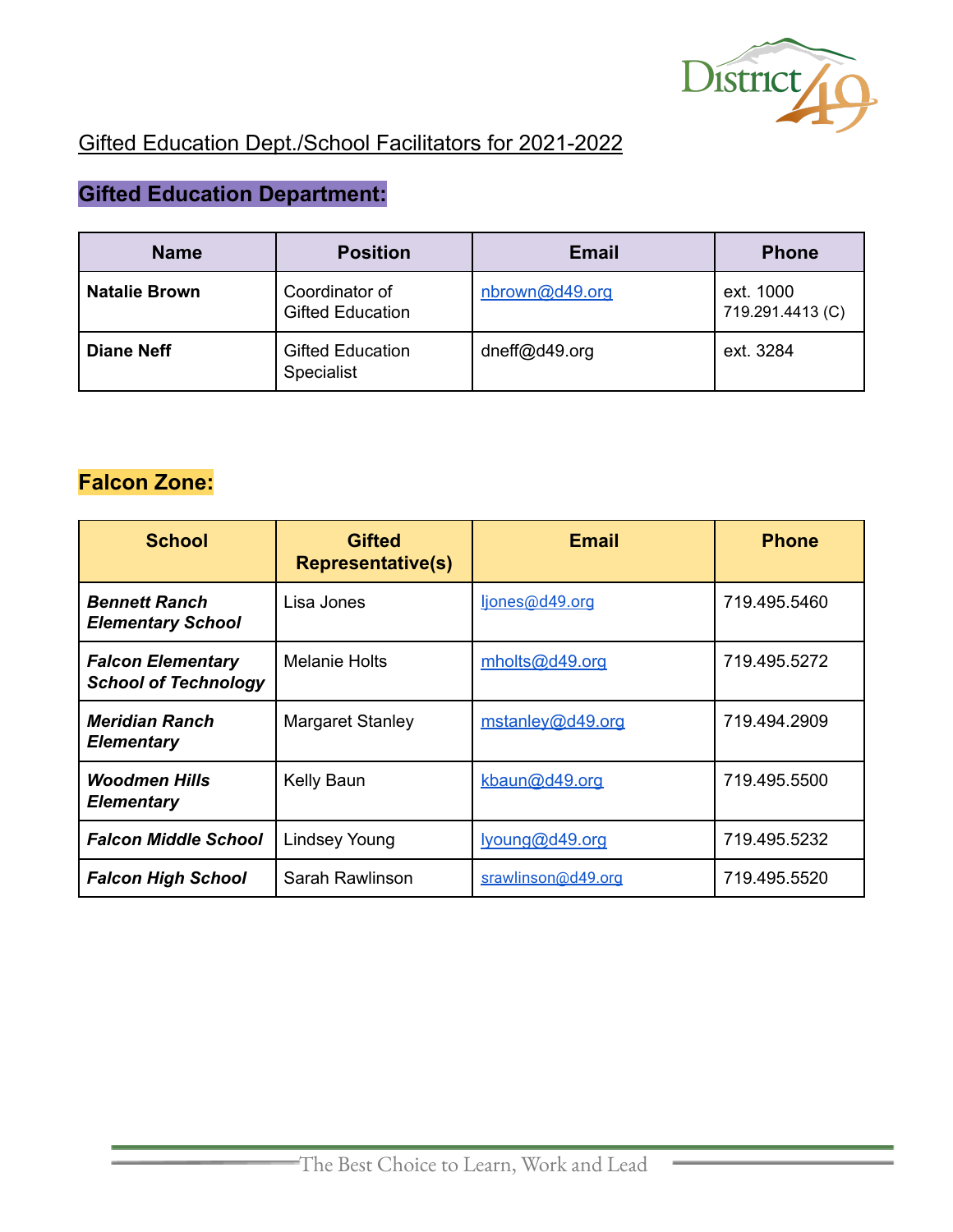### **Powers Zone:**



| <b>School</b>                                       | <b>Gifted</b><br><b>Representative(s)</b> | <b>Email</b>                             | <b>Phone</b>                 |
|-----------------------------------------------------|-------------------------------------------|------------------------------------------|------------------------------|
| <b>ALLIES School</b>                                | Kimberly Escobido                         | kescobido@d49.org                        | 719.494.8850                 |
| <b>Inspiration View</b><br><b>Elementary School</b> | Katrina Yepez                             | kyepez@d49.org                           | 719.495.5300                 |
| <b>Odyssey Elementary</b><br><b>School</b>          | Kimberly Escobido                         | kescobido@d49.org                        | 719.494.8622                 |
| <b>Ridgeview Elementary</b><br><b>School</b>        | Mary Beth Vander Molen                    | mvandermolen@d49.org                     | 719.494.8700                 |
| <b>Stetson Elementary</b><br><b>School</b>          | Gina Bodenhausen<br>Linda DeVries         | gbodenhausen@d49.org<br>ldevries@d49.org | 719.495.5252<br>719.495.5252 |
| <b>Skyview Middle</b><br><b>School</b>              | <b>Heather Wall</b>                       | hwall@d49.org                            | 719.495.5566                 |
| Vista Ridge High<br><b>School</b>                   | <b>Alexis Corral</b>                      | acorral@d49.org                          | 719.494.8053                 |

\*Primary GE Facilitator

### **Sand Creek Zone:**

| <b>School</b>                                    | <b>Gifted</b><br><b>Representative(s)</b> | <b>Email</b>                            | <b>Phone</b>                 |
|--------------------------------------------------|-------------------------------------------|-----------------------------------------|------------------------------|
| <b>Evans Elementary</b><br><b>School</b>         | Lori McCoy                                | Imccoy@d49.org                          | 719.495.5299                 |
| <b>Horizon Middle</b><br><b>School</b>           | Lori Maher                                | Imaher@d49.org                          | 719.495.5210                 |
| Remington<br><b>Elementary School</b>            | *Amy Wootten<br><b>Brett Coddington</b>   | awootten@d49.org<br>bcoddington@d49.org | 719.495.5266<br>719.495.5266 |
| <b>Springs Ranch</b><br><b>Elementary School</b> | Kristen Billingsley                       | kbillingsley@d49.org                    | 719.494.8600                 |
| <b>Sand Creek High</b><br><b>School</b>          | <b>Tracy Trowbridge</b>                   | ttrowbridge@d49.org                     | 719.495.5520                 |

\*Primary GE Facilitator

 $\overline{a}$